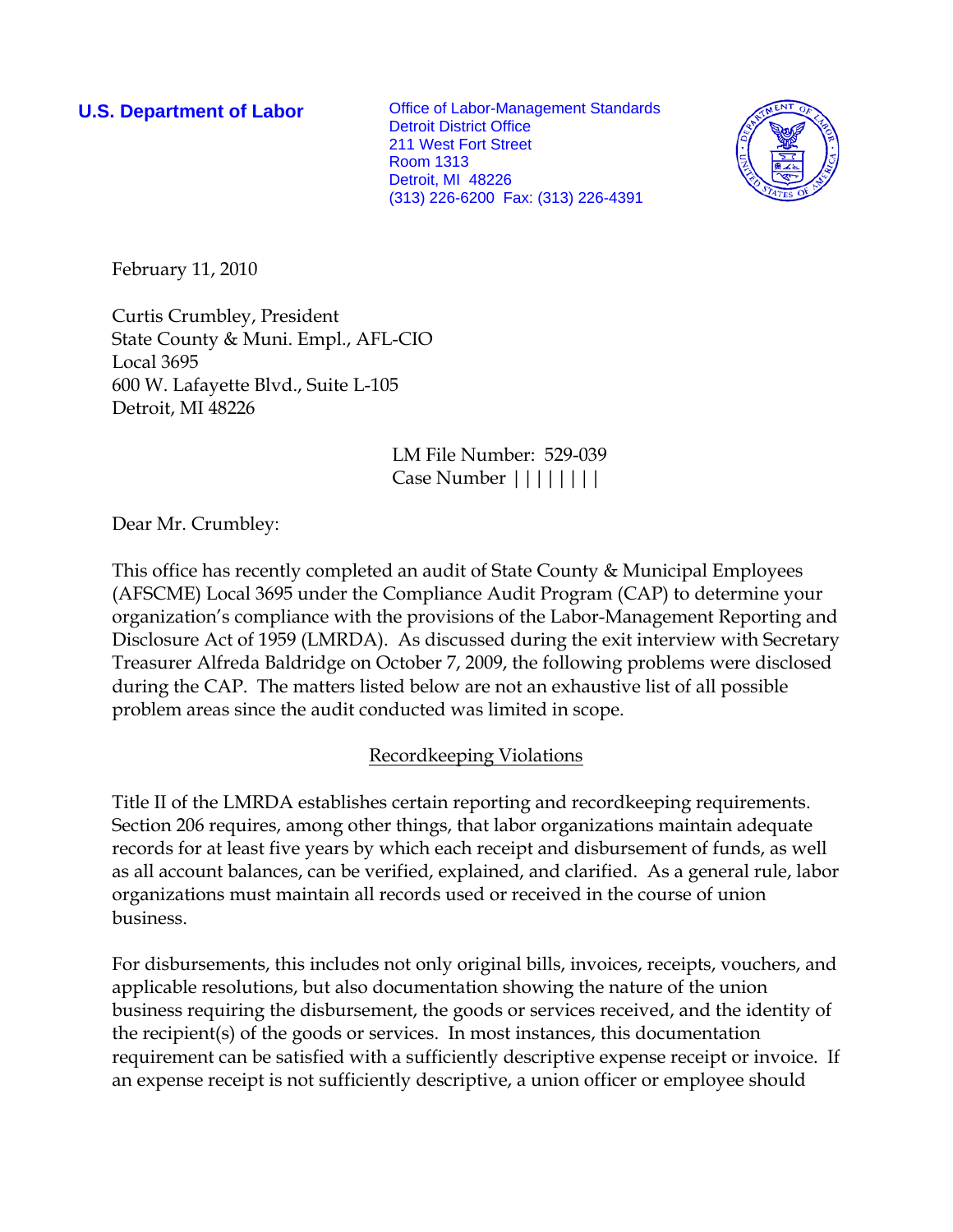Mr. Curtis Crumbley February 11, 2010 Page 2 of 9

write a note on it providing the additional information. For money it receives, the labor organization must keep at least one record showing the date, amount, purpose, and source of that money. The labor organization must also retain bank records for all accounts.

The audit of Local 3695's 2008/2009 records revealed the following recordkeeping violations:

# 1. Lack of Salary Authorization

Local 3695 did not maintain records to verify that the salaries reported in Item 24 (All Officers and Disbursements to Officers) on Form LM-3, for you, the vice president, secretary treasurer, recording secretary, chief steward, and bargaining member-at-large, were the authorized amounts and, therefore, were correctly reported. The AFSCME National Constitution and Local 3695 Bylaws, which you stated govern the practices and procedures of Local 3695, do not contain provisions for officer salaries. During the audit, the union was unable to provide documentation to support the salaries paid to officers. The union must keep a record, such as meeting minutes, to show the current officer salaries authorized by the entity or individual in the union with the authority to establish salaries.

2. Food Allowances

The audit revealed that food allowances were paid to you and Chief Steward Evelyn Ervin during the audit period. As previously noted, you stated that the AFSCME National Constitution and Local 3695 Bylaws govern the practices and procedures of Local 3695; however, neither the Constitution nor Bylaws contain provisions for food allowances. In addition, Local 3695 failed to keep adequate records identifying the date, time, and purpose of the union business for which officers received food allowances. Consequently, the accuracy of the amounts that must be reported in Item 24 of Local 3695's LM-3 report cannot be verified. Therefore, Local 3695 must maintain a clear written policy regarding food allowance payments and complete and contemporaneous records to support all food allowance payments.

#### 3. Lost Wages

Local 3695 did not retain adequate documentation for lost wage reimbursement payments to union officers totaling \$493. The union must maintain records in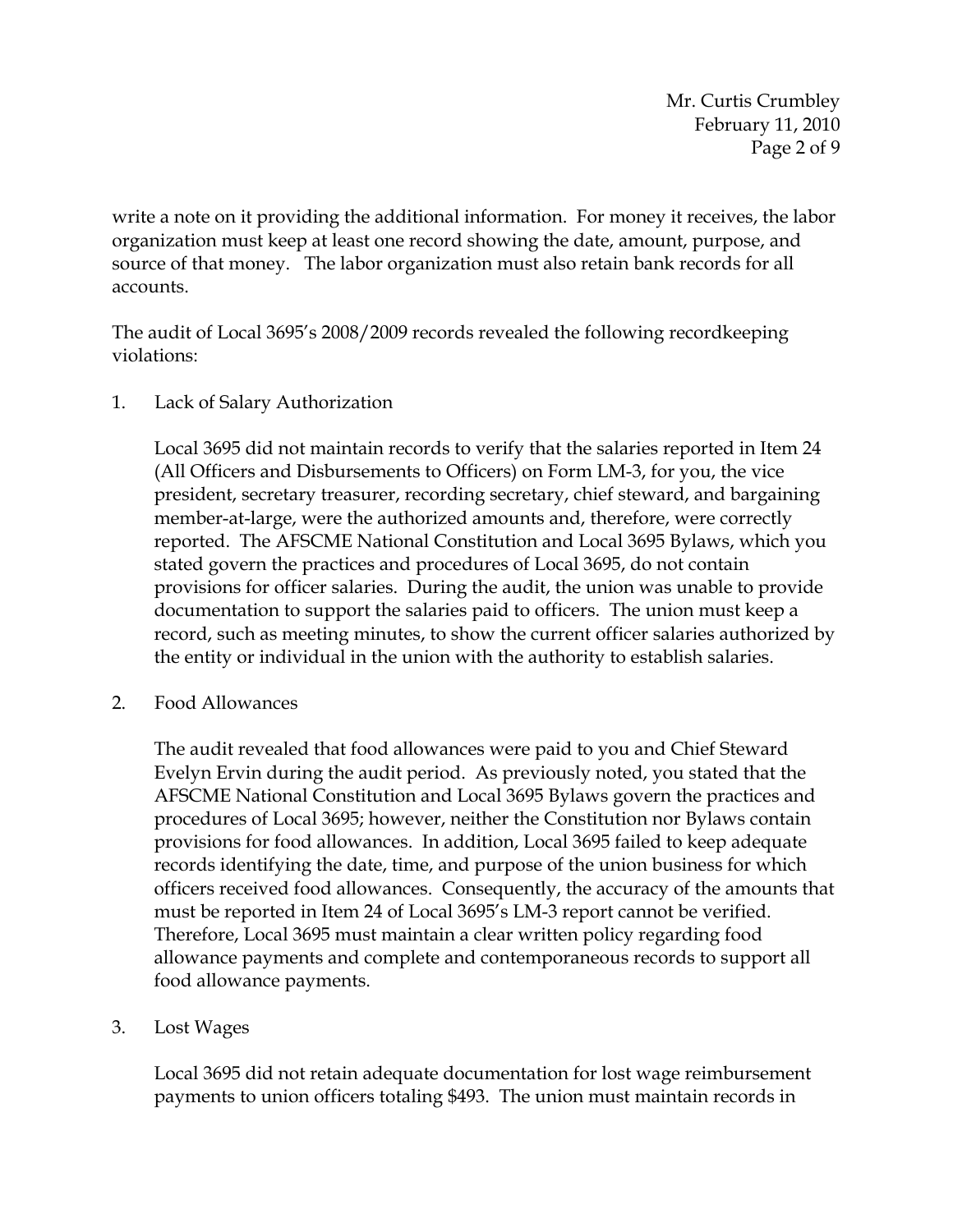Mr. Curtis Crumbley February 11, 2010 Page 3 of 9

support of lost wage claims that identify each date lost wages were incurred, the number of hours lost on each date, the applicable rate of pay, and a description of the union business conducted. The OLMS audit found that Local 3695 failed to maintain any records which describe any of the above information relating to the lost time payments. In fact, a comparison of canceled checks for lost time and employer payroll records for you and Chief Steward Evelyn Ervin was undertaken and gave rise to the appearance that you and Ms. Ervin may have received duplicate pay. While it is possible that the discrepancy was not intentionally caused, the lack of required documentation to support lost wage payments could possibly lead to a different conclusion. During the exit interview, I provided a sample of an expense voucher Local 3695 may use to satisfy this requirement. The sample identifies the type of information and documentation that the local must maintain for lost wages and other officer expenses.

During the opening interview, you and Secretary Treasurer Baldridge indicated that officers can be compensated for lost time when conducting union business, but only when wages are lost. However, the audit disclosed that the union does not have a clear policy that identifies the specific circumstances under which lost time may be authorized to be incurred. The lack of a detailed lost time policy and the union's failure to keep sufficient records to support the lost time payments prevented OLMS from verifying that the payments that must be included in Item 24 of Local 3695's Form LM-3 are the authorized amounts and, therefore, were correctly reported. The union must keep a record, such as meeting minutes, to show the current lost time policy authorized by the entity or individual in the union with the authority to establish a lost time policy.

4. Failure to Record Receipts

Local 3695 did not record in its receipts records \$800 and \$1,000 payments received that were included on bank statements for the months of March 2008 and April 2008, respectively. Union receipts records must include an adequate identification of all money the union receives. The records should show the date and amount received, and the source of the money.

#### 5. Incomplete Receipts Information

Entries in Local 3695's receipts journal reflect only the date the union deposited money, but not the dates money was received, the sources of the money, or the amounts of money received. In order to accurately report receipts on the LM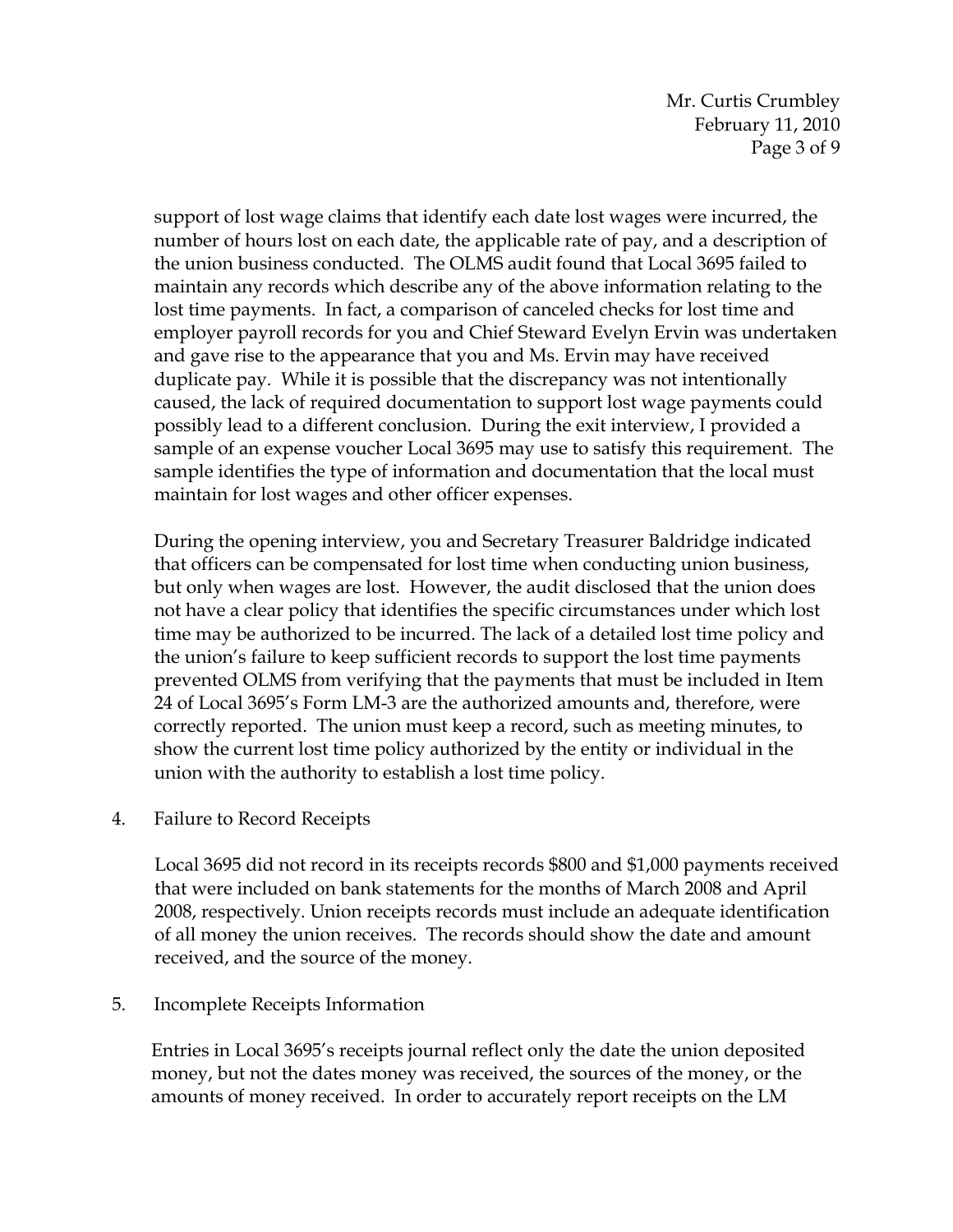Mr. Curtis Crumbley February 11, 2010 Page 4 of 9

report, the union must maintain at least one record documenting the date, source, and amount of receipts. Failure to record the date money was received could result in the union reporting some receipts for a different year than when it actually received the monies. For example, the January 2009 dues check totaling \$1,357.60, received on an unknown and unrecorded date, was recorded in the union's receipts journal for February 2009, and was not deposited into the union's bank account until March 11, 2009.

6. Inaccurate Check Dates and Check Numbers

Local 3695 recorded in its ledger inaccurate dates or check numbers for checks totaling \$2,303.83. For example, the ledger indicates that the first check written in February 2009 was check number  $|||||$  (\$184.70), but the union's canceled checks show that check number |||| (\$40) was the first February check written. The ledger indicates that the last check written in February 2009 was check number |||| (\$40), but the union's canceled checks show that check number |||| (\$10.56) was the last February check written. The union's records must accurately reflect the proper check dates and check numbers. If Local 3695 uses the ledger to prepare its LM report, then the failure to record the proper dates of checks could result in the union reporting some disbursements for a different year than that in which they were actually made.

7. Officer Reimbursed Expenses

Local 3695 did not retain adequate documentation for reimbursed expenses incurred by union officers totaling at least \$93.32. For example, the union failed to maintain any receipts whatsoever for the following reimbursed expense disbursements:

| Check No. | <b>Check Date</b> | Amount  | Payee                       |
|-----------|-------------------|---------|-----------------------------|
|           | 6/11/2008         |         | \$30.00   Alfreda Baldridge |
|           | 9/10/2008         | \$5.35  | Curtis Crumbley             |
|           | 10/29/2008        | \$10.00 |                             |
|           | 11/12/2008        | \$7.41  | Curtis Crumbley             |
|           | 1/13/2009         | \$30.00 | Alfreda Baldridge           |
|           | 2/11/2009         | \$10.56 |                             |

As previously noted above, labor organizations must retain original receipts, bills, and vouchers for all disbursements. The president and treasurer (or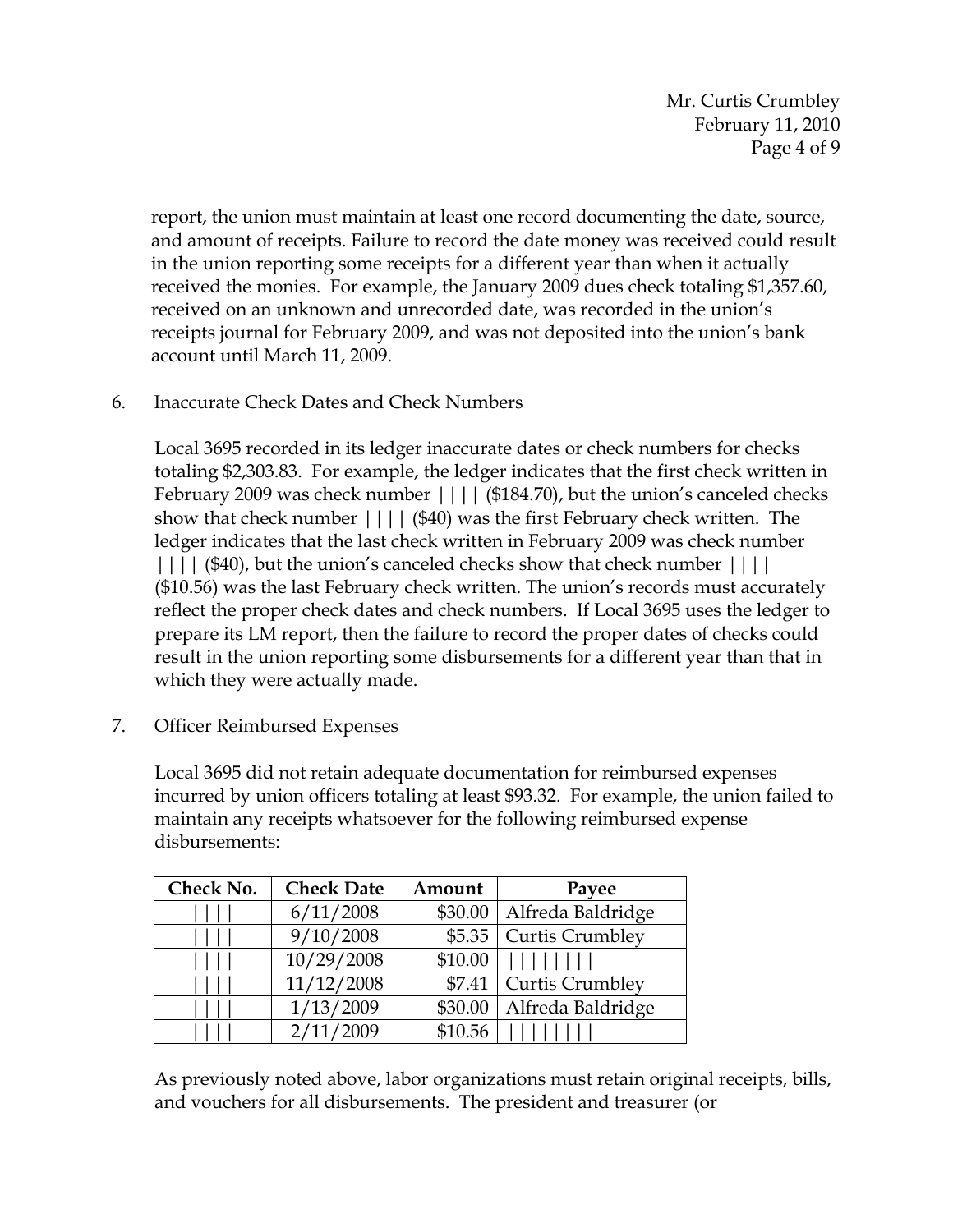corresponding principal officers) of your union, who are required to sign your union's LM report, are responsible for properly maintaining union records.

## 8. Disbursements to Outside Parties

Local 3695 did not obtain or retain adequate documentation for checks written to outside parties totaling at least \$3,245. For example, check number |||| was issued to  $|||||||||$  in the amount of \$500, but no receipts or billing statements were retained in support of those payments. Local 3695 must maintain records to verify, clarify, or explain the nature of the union business requiring the disbursement, the goods or services received, and the identity of the recipient(s) of the goods or services. Furthermore, labor organizations must maintain original receipts, bills, and vouchers for all disbursements. The president and treasurer (or corresponding principal officers) of your union, who are required to sign your union's LM report, are responsible for properly maintaining union records.

9. Information Not Recorded in Meeting Minutes

During the audit, you and Ms. Baldridge advised OLMS that all disbursements except for lost time payments, officer stipends, and dues reimbursements to stewards, must be authorized by the membership at a membership meeting prior to the disbursements being made. If there is no quorom at the membership meeting, then the executive board can authorize the disbursement at their next meeting. You and Ms. Baldridge also advised that membership meeting minutes were not maintained because a quorum was not met for any membership meeting during the audit year. A review of the executive board meeting minutes disclosed a failure to provide accounts of all disbursements authorizations. For example, authorizations for disbursements totaling \$3,200 made to the union's accountant, William Gamage, were not included in meeting minutes. Minutes of all membership and executive board meetings must clearly and accurately report any disbursements authorizations made at those meetings.

10. Surety Bond

Local 3695 was initially unable to provide any evidence of its surety bond because it did not maintain a copy of the bond. As a result, the union was not aware that it had a bond until notified by AFSCME Council 25. The local subsequently provided OLMS with a copy of the bond, which they obtained from AFSCME Council 25. As noted above, labor organizations must maintain all records used or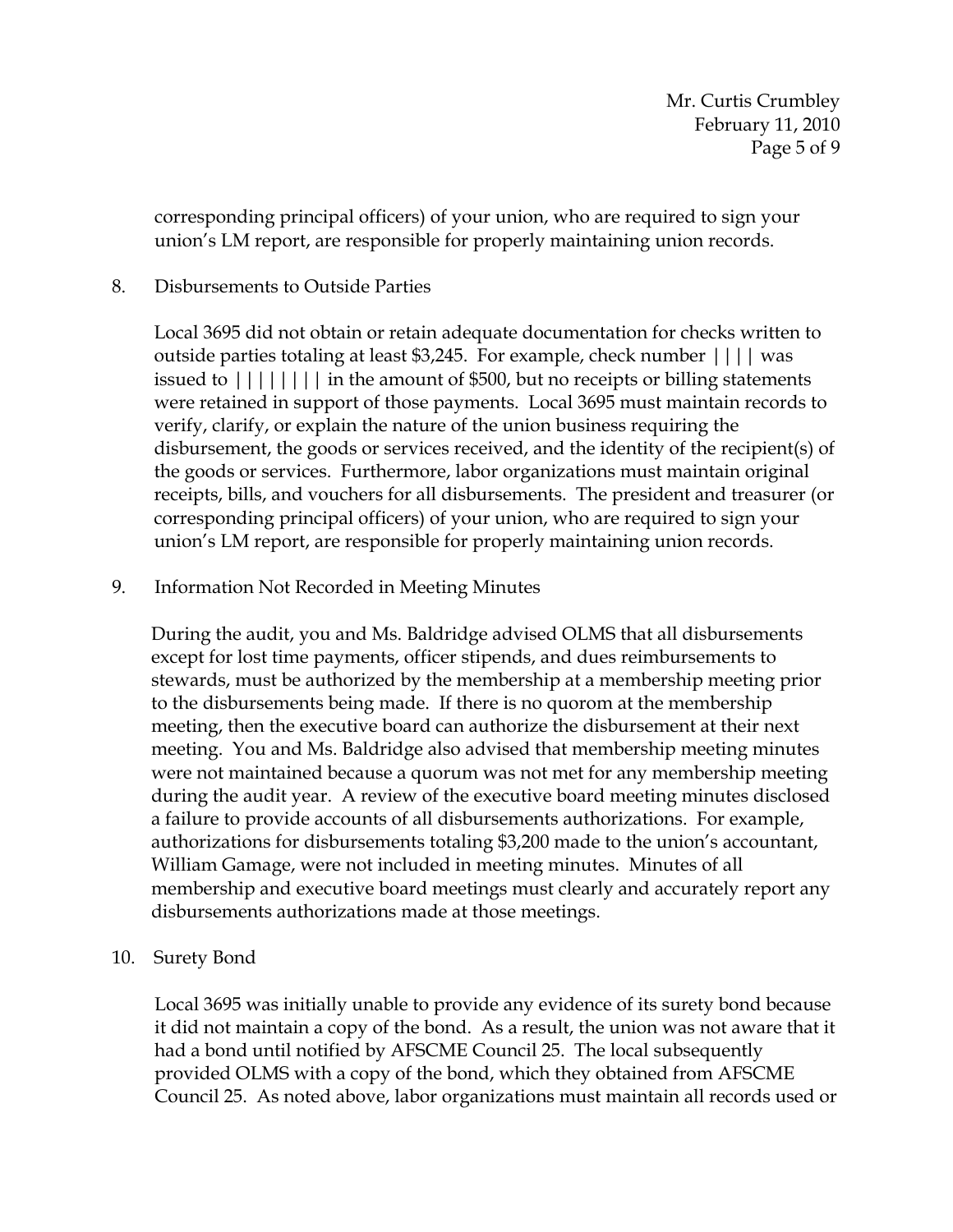Mr. Curtis Crumbley February 11, 2010 Page 6 of 9

received in the course of union business, including labor organization surety bond certificates.

Based on your assurance that Local 3695 will retain adequate documentation in the future, OLMS will take no further enforcement action at this time regarding the above violations.

# Reporting Violations

The audit disclosed a violation of LMRDA Section 201(b), which requires labor organizations to file annual financial reports accurately disclosing their financial condition and operations. The Labor Organization Annual Report (Form LM-3) filed by Local 3695 for the fiscal year ending February 28, 2009, was deficient in the following areas:

1. Disbursements to Officers

Local 3695 did not report the names of some officers and the total amount of payments to them or on their behalf in Item 24 (All Officers and Disbursements to Officers). The union must report in Item 24 all persons who held office during the year, regardless of whether they received any payments from the union.

In addition, the local failed to report in Item 24 food allowances and dues reimbursements totaling \$1,505 that were paid to you and Chief Steward Evelyn Ervin. The union also failed to report salaries totaling \$80 and dues reimbursements totaling \$480 to Executive Board Member-at-Large Claudine Jemison in Item 24. The union must report in Column (D) the gross salary paid to officers (before tax withholdings and other payroll deductions), including disbursements for "lost time" or time devoted to union activities. The union must report in Column (E) the total of all other direct and indirect disbursements to each officer other than salary, including allowances, disbursements which were necessary for conducting official business of your organization, and disbursements essentially for the personal benefit of the officer and not necessary for conducting official business of your organization.

A "direct disbursement" to an officer is a payment made to an officer in the form of cash, property, goods, services, or other things of value. See the instructions for Item 24 for a discussion of certain direct disbursements to officers that do not have to be reported in Item 24. An "indirect disbursement" to an officer is a payment to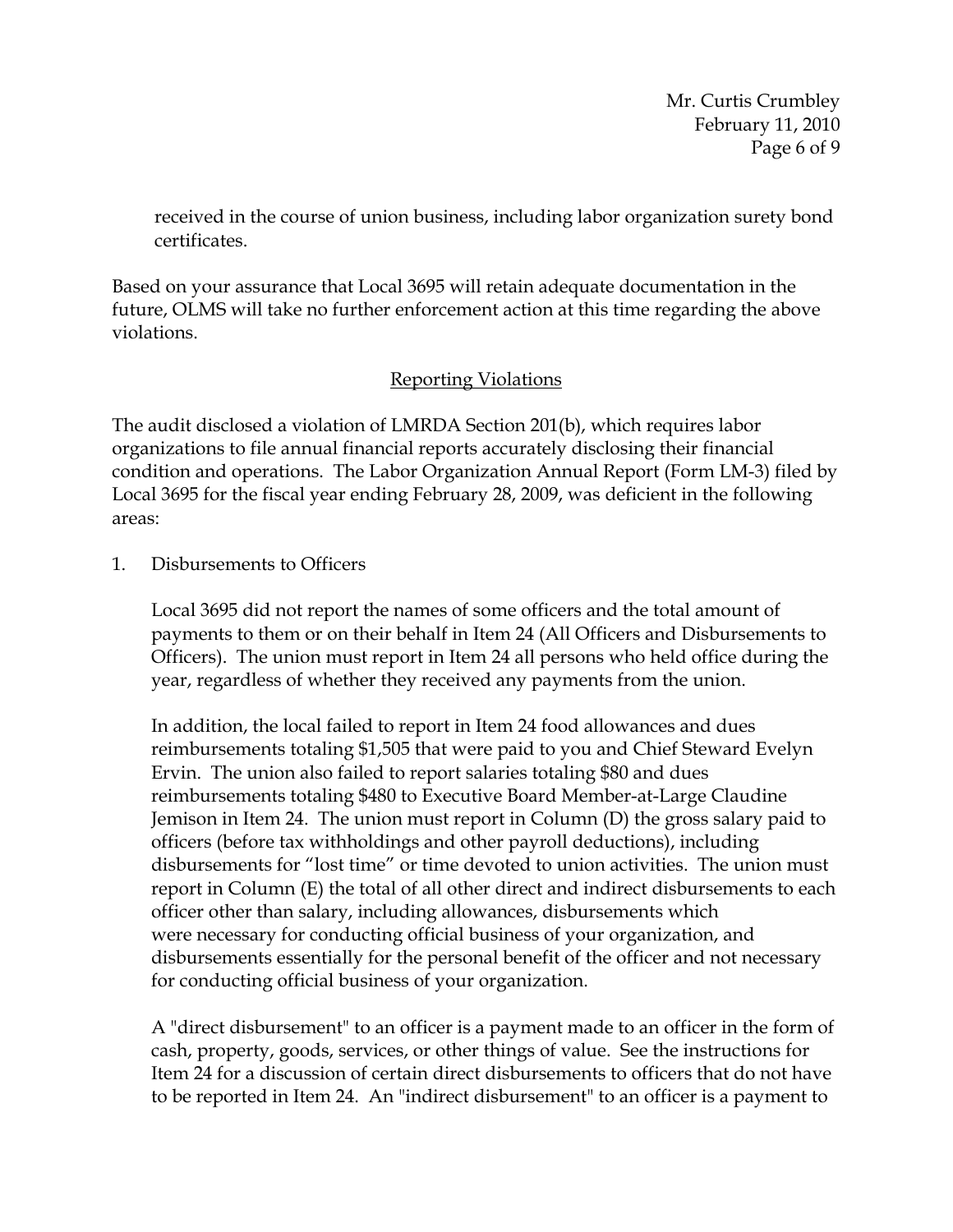Mr. Curtis Crumbley February 11, 2010 Page 7 of 9

another party (including a credit card company) for cash, property, goods, services, or other things of value received by or on behalf of an officer. However, indirect disbursements for temporary lodging (such as a union check issued to a hotel for room rent charges only) or for transportation by a public carrier (such as an airline) for an officer traveling on union business may be reported in Item 48 (Office and Administrative Expense).

2. Disbursements to Employees

Local 3695 failed to report disbursements totaling \$3,360 to seven stewards in Item 46 (To Employees). Employees include individuals other than officers, including those who receive lost time payments, who perform services for, and under the control of, the union, even if the labor organization does not otherwise consider them to be employees or does not make any other direct or indirect disbursements to them.

3. Receipts and Disbursements

The total receipts reported in Statement B, Item 44 (Total Receipts), and the total disbursements reported in Statement B, Item 55 (Total Disbursements), do not match the total figures in the union's records. The local must accurately report total receipts and total disbursements on its LM-3 report.

The instructions for Statement B (Receipts and Disbursements) of Form LM-3 state that receipts must be recorded when money is actually received by the labor organization and disbursements must be recorded when money is actually paid out by the labor organization. Transfers between separate bank accounts or between special funds of your organization, such as vacation or strike funds, do not represent the flow of cash in and out of your organization. Therefore, these transfers should not be reported as receipts and disbursements of your organization.

I am not requiring that Local 3695 file an amended LM-3 report for fiscal year ending February 28, 2009, to correct the deficient items. Local 3695 has agreed to properly report the deficient items on all future reports it files with OLMS.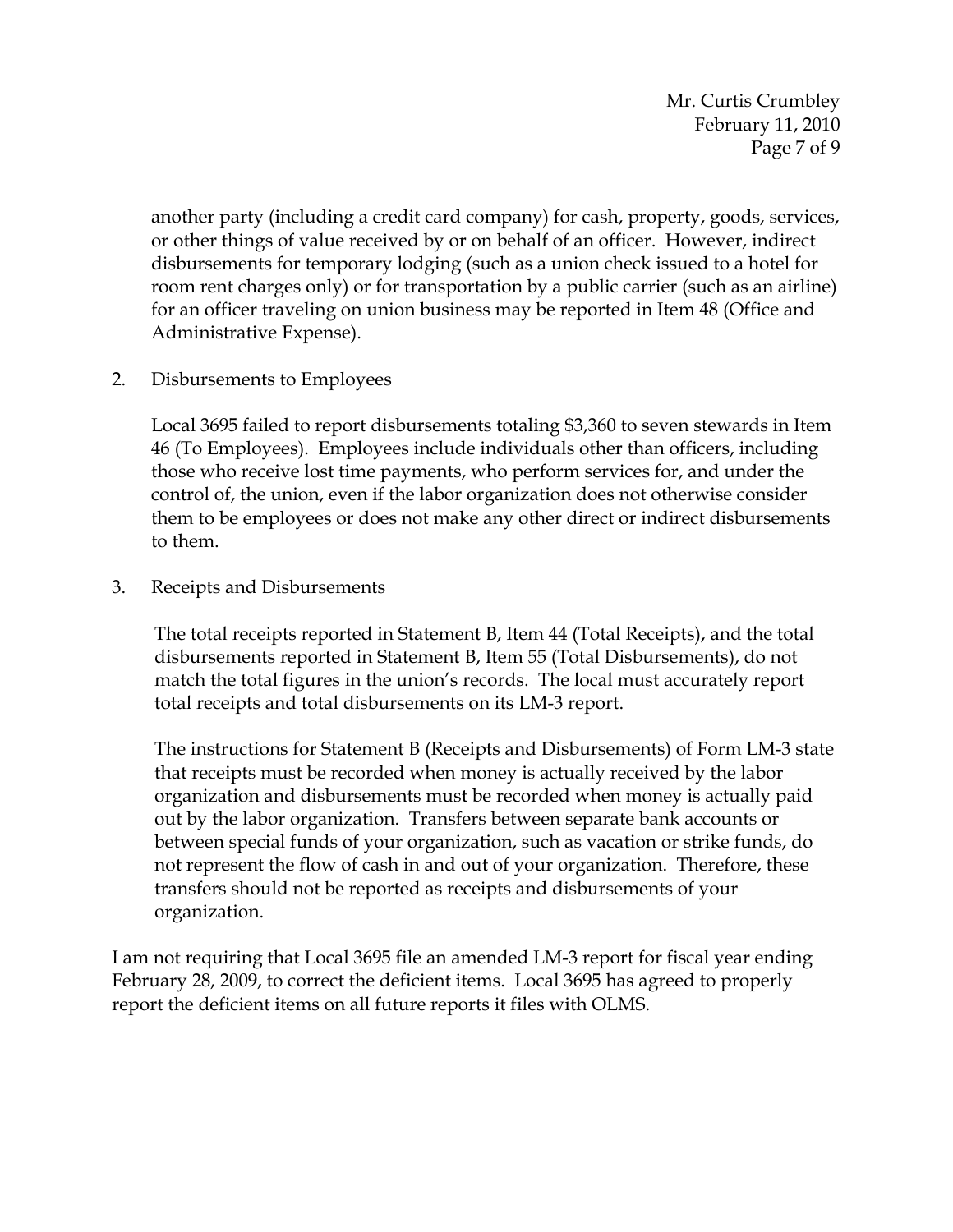Mr. Curtis Crumbley February 11, 2010 Page 8 of 9

#### Other Issues

# 1. Expense and Dues Reimbursement Policies

As I discussed with you during the exit interview, the audit revealed that Local 3695 does not have clear, written policies regarding dues reimbursements, the types and amounts of expenses officers and employees may claim for reimbursement, and the documentation required for such claims. OLMS recommends that the union adopt clear written guidelines concerning such matters, and ensure that there is a full understanding of those guidelines either by inclusion in either the union's constitution and bylaws or the minutes from the meeting(s) at which those guidelines are approved.

# 2. Vouchers

Another financial safeguard that Local 3695 should consider is to require the preparation of a payment voucher prior to issuing a union check. Payment vouchers normally contain an explanation of the disbursement being made. Invoices, bills, receipts, etc., that are being paid are normally attached to the payment voucher. Even where supporting records are not attached, the explanation included on the voucher may be useful in providing documentation concerning a particular disbursement represented by a canceled check.

#### 3. Separate Receipts and Disbursements Journals

The audit disclosed that Local 3695 keeps a combined receipts and disbursements journal. I recommend that Local 3695 maintain a separate receipts journal which lists in chronological order all income transactions during each month. A twelvemonth summary ledger should also be maintained to accumulate the monthly cash receipts totals. I also recommend that Local 3695 maintain a separate disbursements journal which lists in chronological order all disbursements during each month. A twelve-month summary ledger should also be maintained to accumulate the monthly disbursements totals. Both the receipts and disbursements summary ledgers would facilitate the preparation of the union's annual financial report that it is required to file with OLMS.